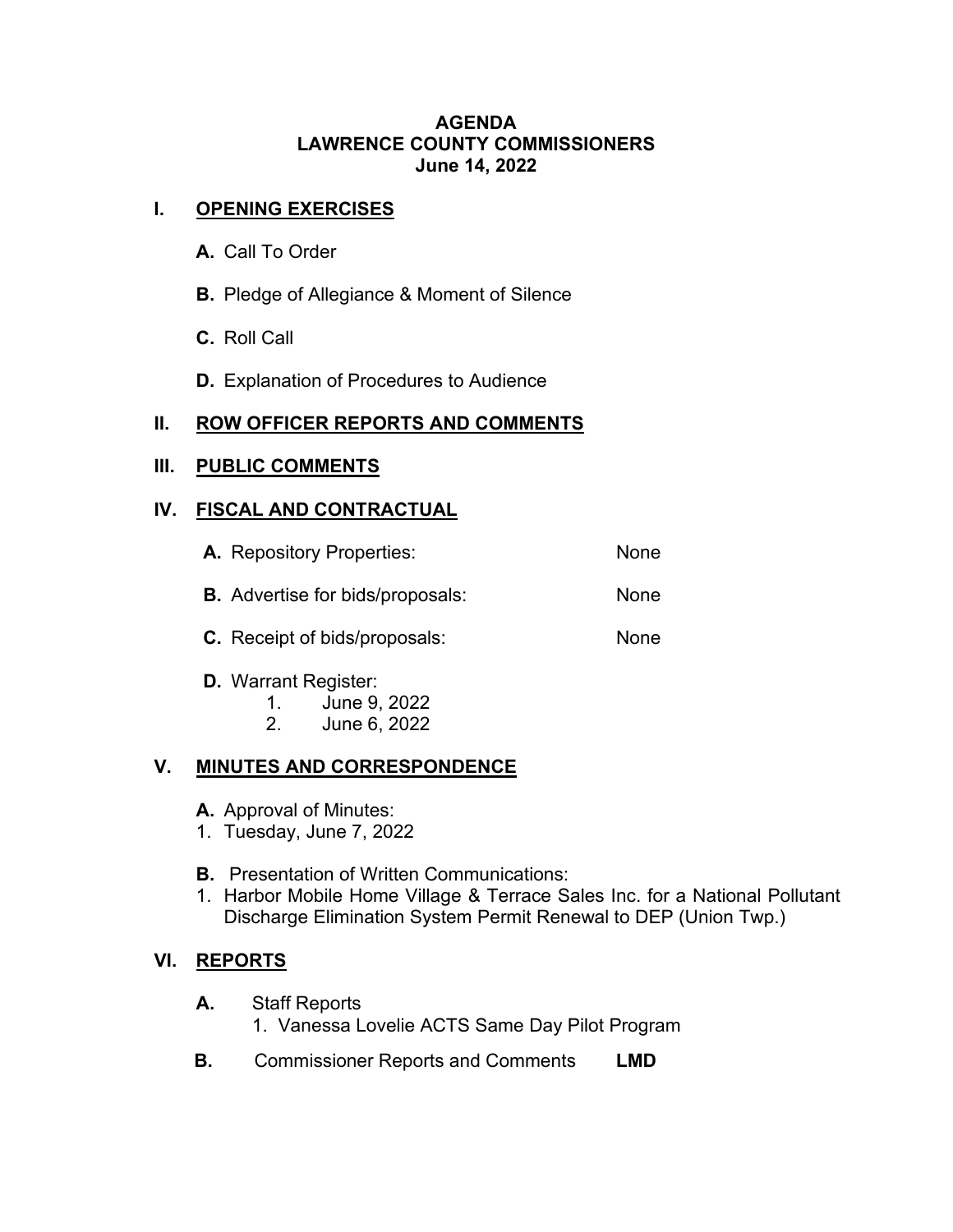### **VII. NEW BUSINESS**

New Resolutions:

### 1. *Commissioners/Assessment*

Resolution for discussion and possible approval to enter into an agreement with Slippery Rock University Internship Agreement and the Lawrence County Assessment Office.

### 2. *Commissioners/Assessment*

Resolution for discussion and possible approval to enter into an agreement with CAMA and the Lawrence County Assessment Office.

# 3. *LCSS*

Resolution for discussion and possible approval to enter into a vendor services agreement with LCSS for the MATP program.

### 4. *CYS*

Resolution for discussion and possible approval to enter into an agreement with County of Jefferson on behalf of the Jefferson County Juvenile Detention Center.

#### 5. *CYS*

Resolution for discussion and possible approval to enter into an agreement with Family Care for Children and Youth, Inc.

#### 6. *Transfer of Funds (Administrative)*

a. District Attorney from Contingency to various accounts for \$9,173.16

b. Adult Probation from Contingency to Travel & Training \$3,000.00

c. MH/DS from Contingency various accounts for \$\$72,500.00

- **B.** Resolutions on the table: None
- **C.** Resolutions to be taken off the table: None
- **D.** New Resolutions: None
- **E.** Motion to amend the agenda:

# **X. ORDINANCES**

| <b>A.</b> On the Table:     | None. |
|-----------------------------|-------|
| <b>B.</b> For introduction: | None  |
| $C.$ For final action:      | None  |